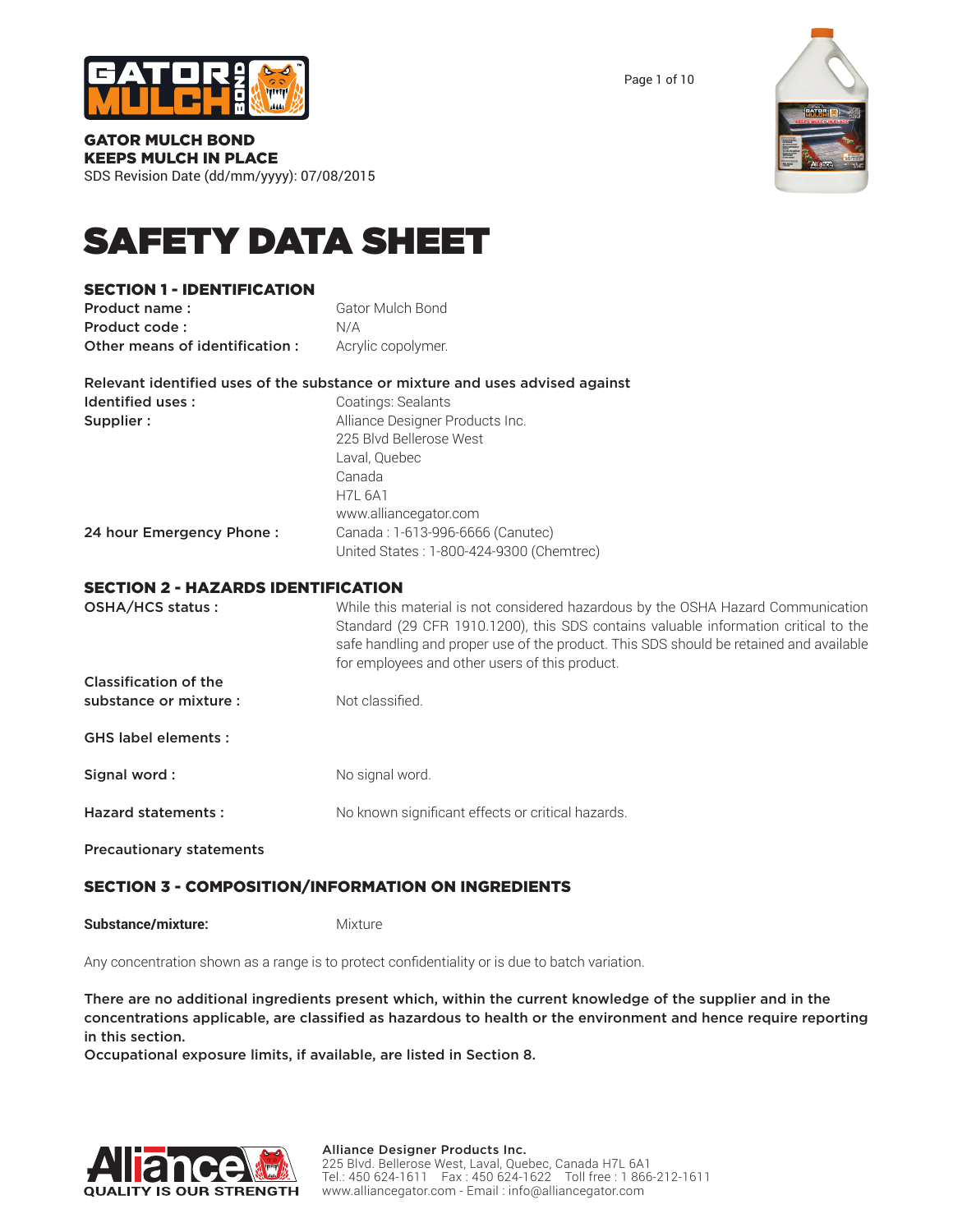

Page 2 of 10



# GATOR MULCH BOND KEEPS MULCH IN PLACE

SDS Revision Date (dd/mm/yyyy): 07/08/2015

# SECTION 4 - FIRST AID MEASURES

### **DESCRIPTION OF NECESSARY FIRST AID MEASURES**

| Eye contact : | Immediately flush eyes with plenty of water, occasionally lifting the upper and lower<br>eyelids. Check for and remove any contact lenses. Get medical attention if irritation<br>occurs.                                                                                                                                                            |
|---------------|------------------------------------------------------------------------------------------------------------------------------------------------------------------------------------------------------------------------------------------------------------------------------------------------------------------------------------------------------|
| Inhalation:   | Remove victim to fresh air and keep at rest in a position comfortable for breathing. Get<br>medical attention if symptoms occur.                                                                                                                                                                                                                     |
| Skin contact: | Flush contaminated skin with plenty of water. Remove contaminated clothing and<br>shoes. Get medical attention if symptoms occur.                                                                                                                                                                                                                    |
| Ingestion:    | Wash out mouth with water. Remove victim to fresh air and keep at rest in a position<br>comfortable for breathing. If material has been swallowed and the exposed person<br>is conscious, give small quantities of water to drink. Do not induce vomiting unless<br>directed to do so by medical personnel. Get medical attention if symptoms occur. |

# **MOST IMPORTANT SYMPTOMS/EFFECTS, ACUTE AND DELAYED**

### **POTENTIAL ACUTE HEALTH EFFECTS**

| Eye contact : | No known significant effects or critical hazards. |
|---------------|---------------------------------------------------|
| Inhalation:   | No known significant effects or critical hazards. |
| Skin contact: | No known significant effects or critical hazards. |
| Ingestion:    | No known significant effects or critical hazards. |

### **OVER-EXPOSURE SIGNS/SYMPTOMS**

| Eye contact:  | No specific data. |
|---------------|-------------------|
| Inhalation:   | No specific data. |
| Skin contact: | No specific data. |
| Ingestion:    | No specific data. |

### **INDICATION OF IMMEDIATE MEDICAL ATTENTION AND SPECIAL TREATMENT NEEDED, IF NECESSARY**

| Notes to physician :        | Treat symptomatically. Contact poison treatment specialist immediately if large    |
|-----------------------------|------------------------------------------------------------------------------------|
|                             | quantities have been ingested or inhaled.                                          |
| Specific treatments:        | No specific treatment.                                                             |
| Protection of first-aiders: | No action shall be taken involving any personal risk or without suitable training. |

## **SEE TOXICOLOGICAL INFORMATION (SECTION 11)**

# SECTION 5 - FIRE FIGHTING MEASURES

| <b>EXTINGUISHING MEDIA</b>      |                                                                                     |
|---------------------------------|-------------------------------------------------------------------------------------|
| Suitable extinguishing media:   | Use an extinguishing agent suitable for the surrounding fire.                       |
| Unsuitable extinguishing media: | None known.                                                                         |
| Specific hazards arising        |                                                                                     |
| from the chemical:              | In a fire or if heated, a pressure increase will occur and the container may burst. |

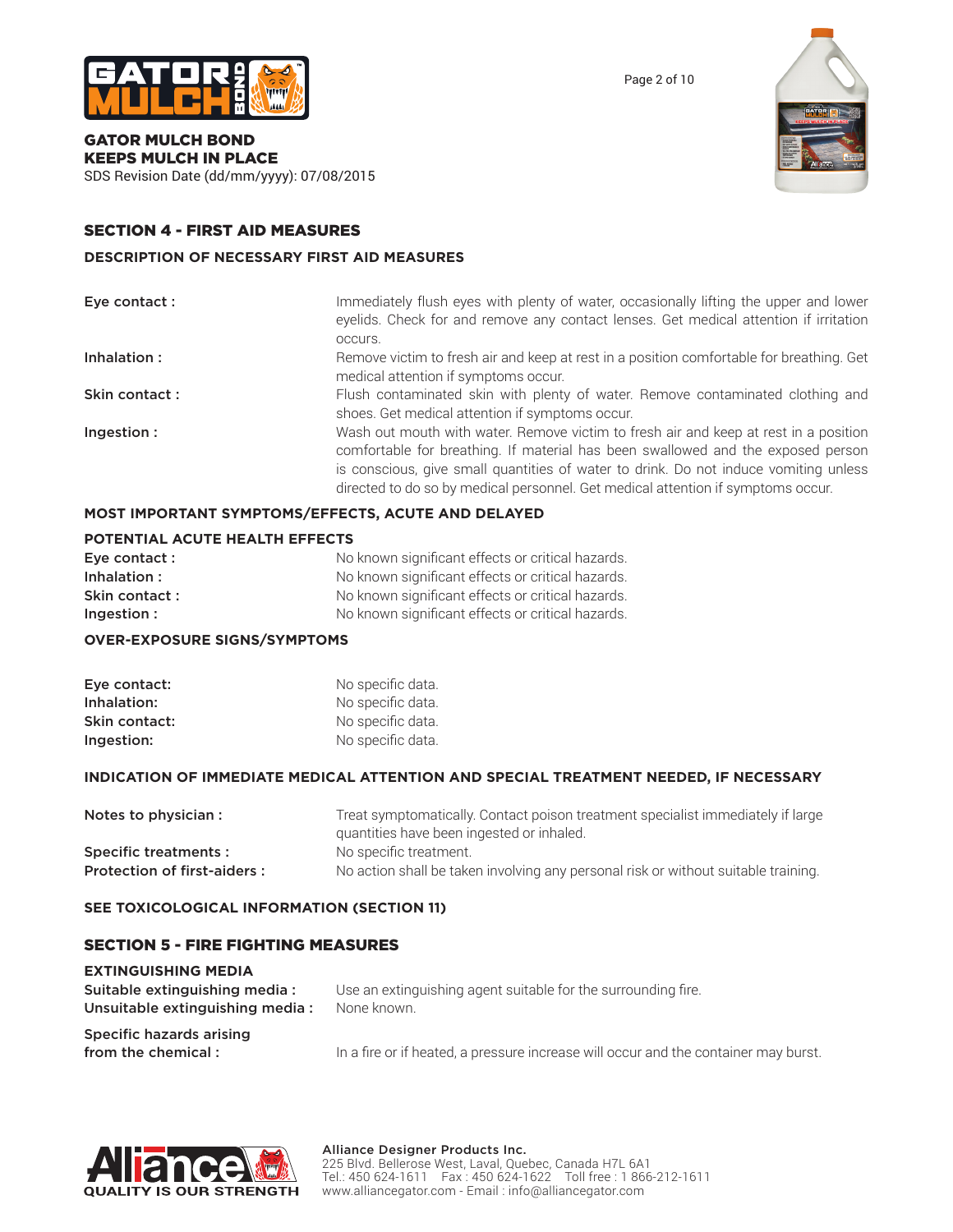



### GATOR MULCH BOND KEEPS MULCH IN PLACE SDS Revision Date (dd/mm/yyyy): 07/08/2015

# SECTION 5 - FIRE FIGHTING MEASURES (CONT.)

| <b>Hazardous thermal</b>      |                                                                                                                                                                                                   |
|-------------------------------|---------------------------------------------------------------------------------------------------------------------------------------------------------------------------------------------------|
| decomposition products :      | Decomposition products may include the following materials:<br>carbon dioxide<br>carbon monoxide                                                                                                  |
| Special protective actions    |                                                                                                                                                                                                   |
| for fire-fighters :           | Promptly isolate the scene by removing all persons from the vicinity of the incident if<br>there is a fire. No action shall be taken involving any personal risk or without suitable<br>training. |
| Special protective            |                                                                                                                                                                                                   |
| equipment for fire-fighters : | Fire-fighters should wear appropriate protective equipment and self-contained<br>breathing apparatus (SCBA) with a full face-piece operated in positive pressure mode.                            |

### SECTION 6 - ACCIDENTAL RELEASE MEASURES

### **PERSONAL PRECAUTIONS, PROTECTIVE EQUIPMENT AND EMERGENCY PROCEDURES**

| For non-emergency personnel:      | No action shall be taken involving any personal risk or without suitable training. Evacuate                                                                                                                                   |
|-----------------------------------|-------------------------------------------------------------------------------------------------------------------------------------------------------------------------------------------------------------------------------|
|                                   | surrounding areas. Keep unnecessary and unprotected personnel from entering. Do                                                                                                                                               |
|                                   | not touch or walk through spilled material. Put on appropriate personal protective                                                                                                                                            |
|                                   | equipment.                                                                                                                                                                                                                    |
| For emergency responders :        | If specialised clothing is required to deal with the spillage, take note of any information                                                                                                                                   |
|                                   | in Section 8 on suitable and unsuitable materials. See also the information in "For non-<br>emergency personnel".                                                                                                             |
| <b>Environmental precautions:</b> | Avoid dispersal of spilled material and runoff and contact with soil, waterways, drains<br>and sewers. Inform the relevant authorities if the product has caused environmental<br>pollution (sewers, waterways, soil or air). |
|                                   |                                                                                                                                                                                                                               |

### **METHODS AND MATERIALS FOR CONTAINMENT AND CLEANING UP**

**Small spill :** Stop leak if without risk. Move containers from spill area. Use spark-proof tools and explosion-proof equipment. Dilute with water and mop up if water-soluble. Alternatively, or if water-insoluble, absorb with an inert dry material and place in an appropriate waste disposal container. Dispose of via a licensed waste disposal contractor. Large spill : Stop leak if without risk. Move containers from spill area. Use spark-proof tools and explosion-

proof equipment. Approach release from upwind. Prevent entry into sewers, water courses, basements or confined areas. Wash spillages into an effluent treatment plant or proceed as follows. Contain and collect spillage with non-combustible, absorbent material e.g. sand, earth, vermiculite or diatomaceous earth and place in container for disposal according to local regulations (see Section 13). Dispose of via a licensed waste disposal contractor. Contaminated absorbent material may pose the same hazard as the spilled product. Note: see Section 1 for emergency contact information and Section 13 for waste disposal.

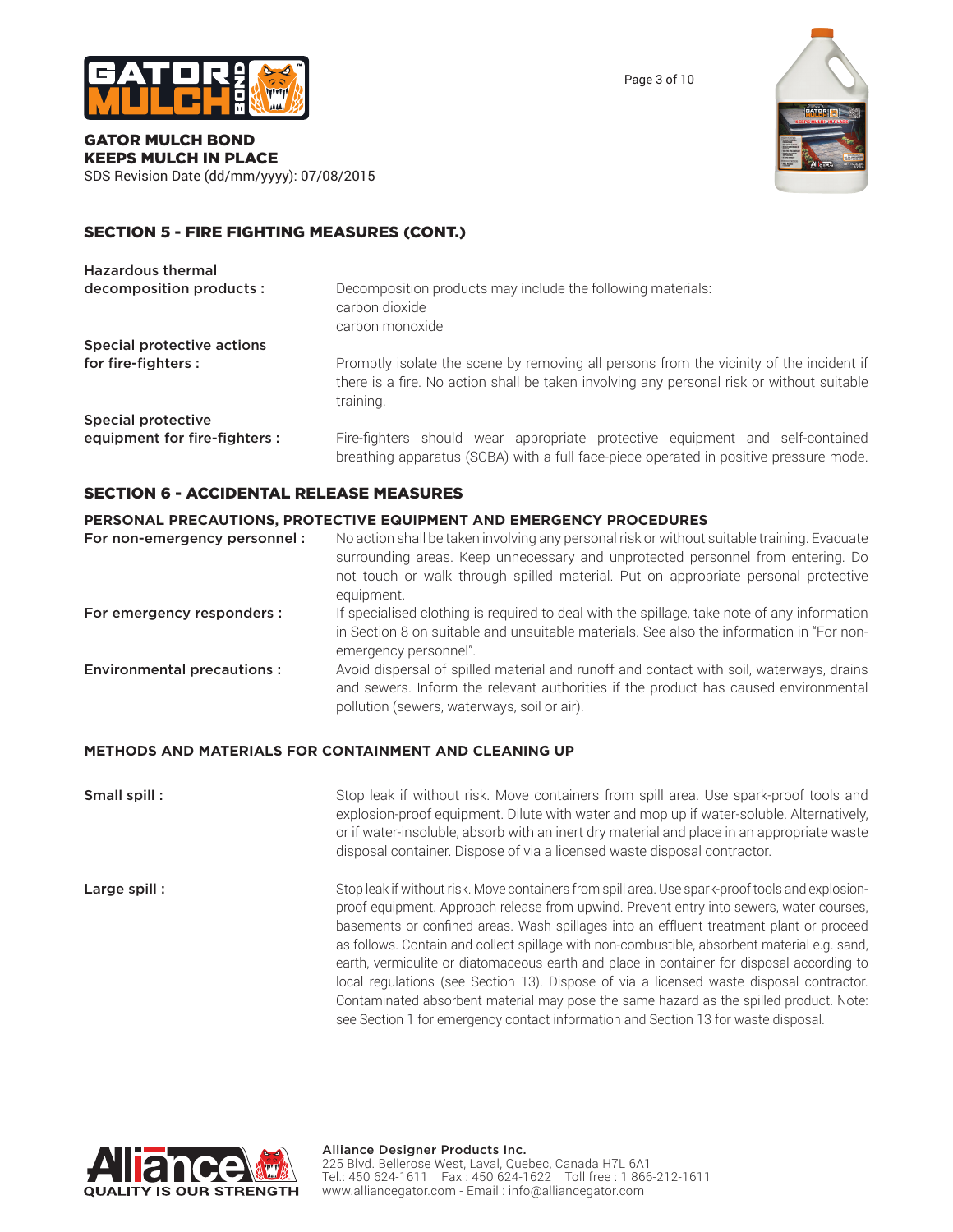

Page 4 of 10



### GATOR MULCH BOND KEEPS MULCH IN PLACE SDS Revision Date (dd/mm/yyyy): 07/08/2015

# SECTION 7 - HANDLING AND STORAGE

# **PRECAUTIONS FOR SAFE HANDLING**

| Protective measures :             | Put on appropriate personal protective equipment (see Section 8).                                                                                                                                                                                                                                                                                                                                                                                                                                           |
|-----------------------------------|-------------------------------------------------------------------------------------------------------------------------------------------------------------------------------------------------------------------------------------------------------------------------------------------------------------------------------------------------------------------------------------------------------------------------------------------------------------------------------------------------------------|
| Advice on general                 |                                                                                                                                                                                                                                                                                                                                                                                                                                                                                                             |
| occupational hygiene:             | Eating, drinking and smoking should be prohibited in areas where this material is handled,<br>stored and processed. Workers should wash hands and face before eating, drinking and<br>smoking. Remove contaminated clothing and protective equipment before entering<br>eating areas. See also Section 8 for additional information on hygiene measures.                                                                                                                                                    |
| Conditions for safe storage,      |                                                                                                                                                                                                                                                                                                                                                                                                                                                                                                             |
| including any incompatibilities : | Store in accordance with local regulations. Store in original container protected from<br>direct sunlight in a dry, cool and well-ventilated area, away from incompatible materials<br>(see Section 10) and food and drink. Keep container tightly closed and sealed until ready<br>for use. Containers that have been opened must be carefully resealed and kept upright<br>to prevent leakage. Do not store in unlabeled containers. Use appropriate containment<br>to avoid environmental contamination. |

# SECTION 8 - EXPOSURE CONTROLS AND PERSONAL PROTECTION

| <b>CONTROL PARAMETERS</b><br>Occupational exposure limits |                                                                                                                                                                                                                                                                                                                                                                                                 |
|-----------------------------------------------------------|-------------------------------------------------------------------------------------------------------------------------------------------------------------------------------------------------------------------------------------------------------------------------------------------------------------------------------------------------------------------------------------------------|
| Ingredient name<br>None.                                  | <b>Exposure limits</b>                                                                                                                                                                                                                                                                                                                                                                          |
|                                                           | Appropriate engineering controls: Good general ventilation should be sufficient to control worker exposure to airborne<br>contaminants.                                                                                                                                                                                                                                                         |
| <b>Environmental exposure</b>                             |                                                                                                                                                                                                                                                                                                                                                                                                 |
| controls:                                                 | Emissions from ventilation or work process equipment should be checked to ensure<br>they comply with the requirements of environmental protection legislation. In some<br>cases, fume scrubbers, filters or engineering modifications to the process equipment<br>will be necessary to reduce emissions to acceptable levels.                                                                   |
| <b>INDIVIDUAL PROTECTION MEASURES</b>                     |                                                                                                                                                                                                                                                                                                                                                                                                 |
| Hygiene measures :                                        | Wash hands, forearms and face thoroughly after handling chemical products,<br>before eating, smoking and using the lavatory and at the end of the working period.<br>Appropriate techniques should be used to remove potentially contaminated clothing.<br>Wash contaminated clothing before reusing. Ensure that eyewash stations and safety<br>showers are close to the workstation location. |
| Eye/face protection :                                     | Safety eyewear complying with an approved standard should be used when a risk<br>assessment indicates this is necessary to avoid exposure to liquid splashes, mists,<br>gases or dusts. If contact is possible, the following protection should be worn, unless<br>the assessment indicates a higher degree of protection: safety glasses with side-shields.<br>Recommended: splash goggles.    |
| <b>SKIN PROTECTION</b>                                    |                                                                                                                                                                                                                                                                                                                                                                                                 |
| Hand protection :                                         | Chemical-resistant, impervious gloves complying with an approved standard should be<br>worn at all times when handling chemical products if a risk assessment indicates this is<br>necessary. > 8 hours (breakthrough time): polyvinyl alcohol (PVA)                                                                                                                                            |
| $\Delta$                                                  | <b>Alliance Designer Products Inc.</b>                                                                                                                                                                                                                                                                                                                                                          |

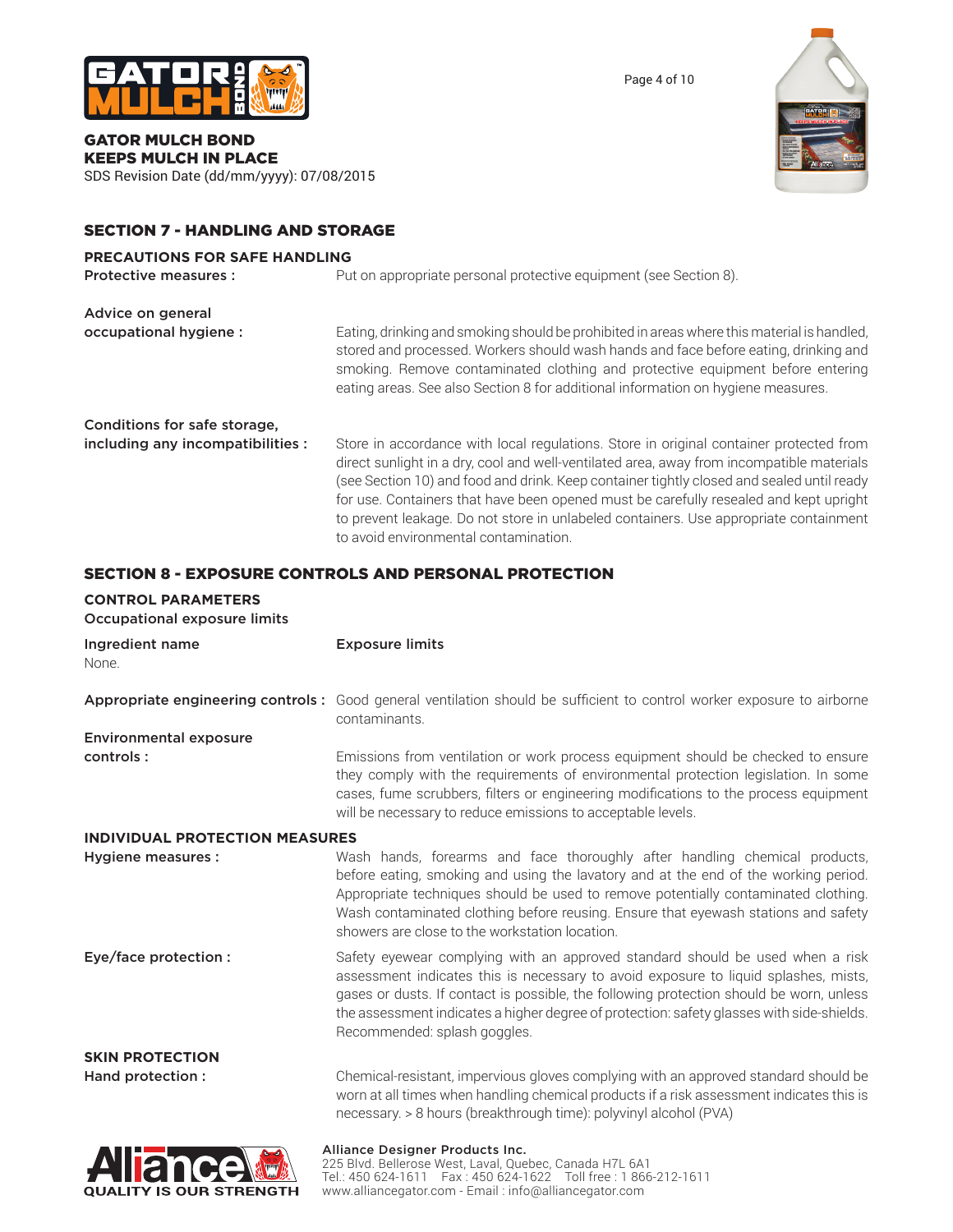

Page 5 of 10



### GATOR MULCH BOND KEEPS MULCH IN PLACE SDS Revision Date (dd/mm/yyyy): 07/08/2015

SECTION 8 - EXPOSURE CONTROLS AND PERSONAL PROTECTION (CONT.)

| Body protection :       | Personal protective equipment for the body should be selected based on the task being<br>performed and the risks involved and should be approved by a specialist before handling<br>this product. Recommended: lab coat                                                                                                  |
|-------------------------|--------------------------------------------------------------------------------------------------------------------------------------------------------------------------------------------------------------------------------------------------------------------------------------------------------------------------|
| Other skin protection : | Appropriate footwear and any additional skin protection measures should be selected<br>based on the task being performed and the risks involved and should be approved by a<br>specialist before handling this product.                                                                                                  |
| Respiratory protection: | Use a properly fitted, air-purifying or air-fed respirator complying with an approved<br>standard if a risk assessment indicates this is necessary. Respirator selection must be<br>based on known or anticipated exposure levels, the hazards of the product and the safe<br>working limits of the selected respirator. |

# SECTION 9 - PHYSICAL AND CHEMICAL PROPERTIES

| <b>APPEARANCE</b>    |                                 |
|----------------------|---------------------------------|
| Physical state:      | Liquid.                         |
| Colour:              | White.                          |
| Odour:               | Not available.                  |
| pH:                  | 6 to 7                          |
| Melting point :      | $0^{\circ}$ C (32 $^{\circ}$ F) |
| Boiling point:       | 100°C (212°F)                   |
| Flash point :        | Closed cup: >93.3°C (>199.9°F)  |
| Evaporation rate:    | Not available.                  |
| Vapor pressure :     | Not available.                  |
| Vapor density:       | Not available.                  |
| Relative density:    | 1.04                            |
| Solubility in water: | Not available.                  |
| Viscosity:           | Not available.                  |
| VOC:                 | Not available.                  |

# SECTION 10 - STABILITY AND REACTIVITY

| Reactivity:                | No specific test data related to reactivity available for this product or its ingredients.                          |
|----------------------------|---------------------------------------------------------------------------------------------------------------------|
| <b>Chemical stability:</b> | The product is stable.                                                                                              |
|                            | Possibility of hazardous reactions: Under normal conditions of storage and use, hazardous reactions will not occur. |
| Conditions to avoid :      | No specific data.                                                                                                   |
| Incompatible materials:    | No specific data.                                                                                                   |
|                            | Hazardous decomposition products : Under normal conditions of storage and use, hazardous decomposition products     |
|                            | should not be produced.                                                                                             |

# SECTION 11 - TOXICOLOGICAL INFORMATION

INFORMATION ON TOXICOLOGICAL EFFECTS

ACUTE TOXICITY Not available.



### Alliance Designer Products Inc.

225 Blvd. Bellerose West, Laval, Quebec, Canada H7L 6A1 Tel.: 450 624-1611 Fax : 450 624-1622 Toll free : 1 866-212-1611 www.alliancegator.com - Email : info@alliancegator.com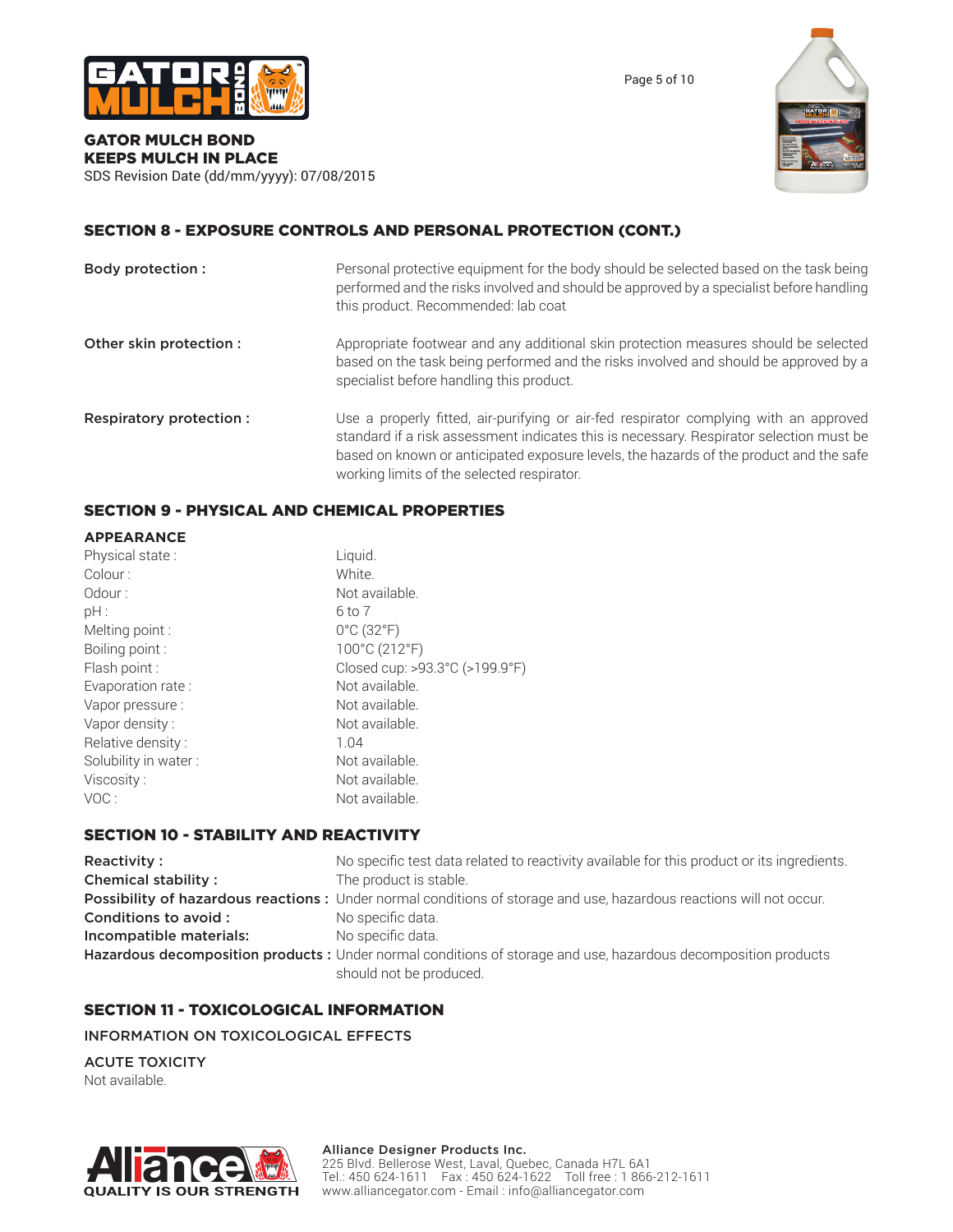

Page 6 of 10



# GATOR MULCH BOND KEEPS MULCH IN PLACE

SDS Revision Date (dd/mm/yyyy): 07/08/2015

| <b>SECTION 11 - TOXICOLOGICAL INFORMATION (CONT.)</b>                                              |                             |                                                                                                                                                                                                                  |                      |             |                |                 |                 |
|----------------------------------------------------------------------------------------------------|-----------------------------|------------------------------------------------------------------------------------------------------------------------------------------------------------------------------------------------------------------|----------------------|-------------|----------------|-----------------|-----------------|
| <b>IRRITATION/CORROSION</b><br>Not available.                                                      |                             |                                                                                                                                                                                                                  |                      |             |                |                 |                 |
| <b>SENSITIZATION</b>                                                                               |                             |                                                                                                                                                                                                                  |                      |             |                |                 |                 |
| Mutagenicity                                                                                       |                             |                                                                                                                                                                                                                  |                      |             |                |                 |                 |
| <b>Product/ingredient name</b><br>Not available.                                                   | <b>Experiment</b>           |                                                                                                                                                                                                                  | <b>Result</b>        |             |                |                 |                 |
| <b>CARCINOGENICITY</b>                                                                             |                             |                                                                                                                                                                                                                  |                      |             |                |                 |                 |
| <b>Product/ingredient name</b><br>Not available.                                                   | <b>Result</b>               |                                                                                                                                                                                                                  | <b>Species</b>       | <b>Dose</b> |                | <b>Exposure</b> |                 |
| <b>REPRODUCTIVE TOXICITY</b>                                                                       |                             |                                                                                                                                                                                                                  |                      |             |                |                 |                 |
| Product/ingredient name                                                                            | <b>Maternal</b><br>toxicity | Fertility                                                                                                                                                                                                        | Development<br>toxin |             | <b>Species</b> | Dose            | <b>Exposure</b> |
| Not available.                                                                                     |                             |                                                                                                                                                                                                                  |                      |             |                |                 |                 |
| <b>TERATOGENICITY</b>                                                                              |                             |                                                                                                                                                                                                                  |                      |             |                |                 |                 |
| Not available.                                                                                     |                             |                                                                                                                                                                                                                  |                      |             |                |                 |                 |
| SPECIFIC TARGET ORGAN TOXICITY (SINGLE EXPOSURE)                                                   |                             |                                                                                                                                                                                                                  |                      |             |                |                 |                 |
| Not available.                                                                                     |                             |                                                                                                                                                                                                                  |                      |             |                |                 |                 |
| SPECIFIC TARGET ORGAN TOXICITY (REPEATED EXPOSURE)                                                 |                             |                                                                                                                                                                                                                  |                      |             |                |                 |                 |
| Not available.                                                                                     |                             |                                                                                                                                                                                                                  |                      |             |                |                 |                 |
| <b>ASPIRATION HAZARD</b>                                                                           |                             |                                                                                                                                                                                                                  |                      |             |                |                 |                 |
| <b>Name</b><br>Not available.                                                                      | <b>Result</b>               |                                                                                                                                                                                                                  |                      |             |                |                 |                 |
| POTENTIAL ACUTE HEALTH EFFECTS                                                                     |                             |                                                                                                                                                                                                                  |                      |             |                |                 |                 |
| Eye contact<br><b>Inhalation</b><br>Skin contact<br>Ingestion                                      |                             | No known significant effects or critical hazards.<br>No known significant effects or critical hazards.<br>No known significant effects or critical hazards.<br>No known significant effects or critical hazards. |                      |             |                |                 |                 |
| SYMPTOMS RELATED TO THE PHYSICAL, CHEMICAL AND TOXICOLOGICAL CHARACTERISTICS                       |                             |                                                                                                                                                                                                                  |                      |             |                |                 |                 |
| Eye contact                                                                                        |                             | No specific data.                                                                                                                                                                                                |                      |             |                |                 |                 |
| Inhalation                                                                                         |                             | No specific data.                                                                                                                                                                                                |                      |             |                |                 |                 |
| Skin contact<br>Ingestion                                                                          |                             | No specific data.<br>No specific data.                                                                                                                                                                           |                      |             |                |                 |                 |
| DELAYED AND IMMEDIATE EFFECTS AND ALSO CHRONIC<br><b>EFFECTS FROM SHORT AND LONG TERM EXPOSURE</b> |                             |                                                                                                                                                                                                                  |                      |             |                |                 |                 |
| <b>SHORT TERM EXPOSURE</b>                                                                         |                             |                                                                                                                                                                                                                  |                      |             |                |                 |                 |
|                                                                                                    |                             |                                                                                                                                                                                                                  |                      |             |                |                 |                 |

| Potential immediate effects | Not available. |
|-----------------------------|----------------|
| Potential delayed effects   | Not available. |



### Alliance Designer Products Inc.

225 Blvd. Bellerose West, Laval, Quebec, Canada H7L 6A1 Tel.: 450 624-1611 Fax : 450 624-1622 Toll free : 1 866-212-1611 www.alliancegator.com - Email : info@alliancegator.com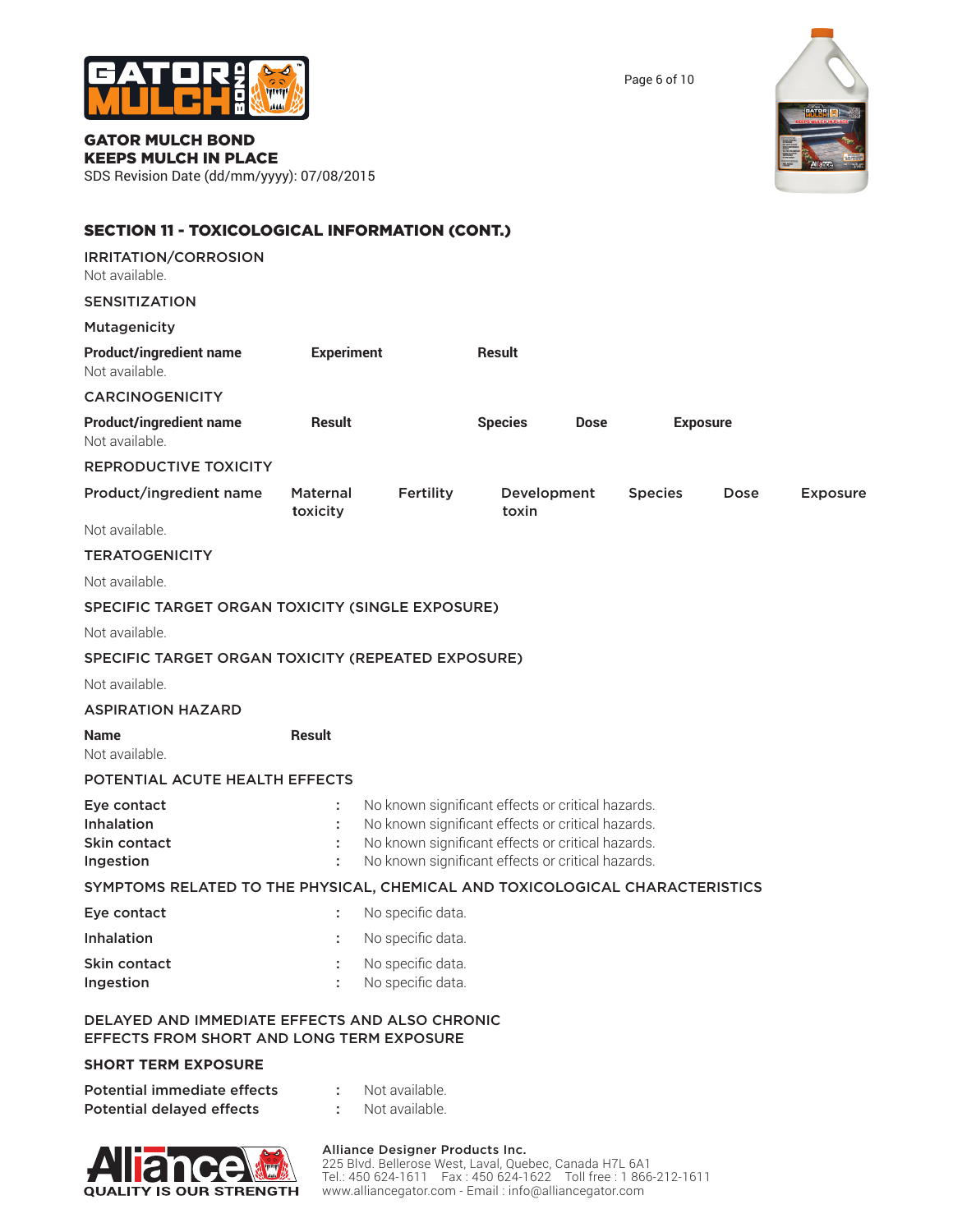

### GATOR MULCH BOND KEEPS MULCH IN PLACE

SDS Revision Date (dd/mm/yyyy): 07/08/2015

# SECTION 11 - TOXICOLOGICAL INFORMATION (CONT.)

### **LONG TERM EXPOSURE**

| Potential immediate effects | Not available. |
|-----------------------------|----------------|
| Potential delayed effects   | Not available. |

# **POTENTIAL CHRONIC HEALTH EFFECTS**

| General                  | No known significant effects or critical hazards. |
|--------------------------|---------------------------------------------------|
| Carcinogenicity          | No known significant effects or critical hazards. |
| Mutagenicity             | No known significant effects or critical hazards. |
| <b>Teratogenicity</b>    | No known significant effects or critical hazards. |
| Developmental effects    | No known significant effects or critical hazards. |
| <b>Fertility effects</b> | No known significant effects or critical hazards. |

### NUMERICAL MEASURES OF TOXICITY ACUTE TOXICITY ESTIMATES

Not available.

# SECTION 12 - ECOLOGICAL INFORMATION

**TOXICITY** 

Not available.

PERSISTENCE AND DEGRADABILITY

Not available.

### BIOACCUMULATIVE POTENTIAL

Not available.

MOBILITY IN SOIL

Other adverse effects : No known significant effects or critical hazards.

# SECTION 13 - DISPOSAL CONSIDERATIONS

Disposal methods : The generation of waste should be avoided or minimized wherever possible. Disposal of this product, solutions and any by-products should at all times comply with the requirements of environmental protection and waste disposal legislation and any regional local authority requirements. Dispose of surplus and non-recyclable products via a licensed waste disposal contractor. Waste should not be disposed of untreated to the sewer unless fully compliant with the requirements of all authorities with jurisdiction. Waste packaging should be recycled. Incineration or landfill should only be considered when recycling is not feasible. This material and its container must be disposed of in a safe way. Care should be taken when handling emptied containers that have not been cleaned or rinsed out. Empty containers or liners may retain some product residues. Vapor from product residues may create a highly flammable or explosive atmosphere inside the container. Do not cut, weld or grind used containers unless they have been cleaned thoroughly internally. Avoid dispersal of spilled material and runoff and contact



### Alliance Designer Products Inc.

225 Blvd. Bellerose West, Laval, Quebec, Canada H7L 6A1 Tel.: 450 624-1611 Fax : 450 624-1622 Toll free : 1 866-212-1611 www.alliancegator.com - Email : info@alliancegator.com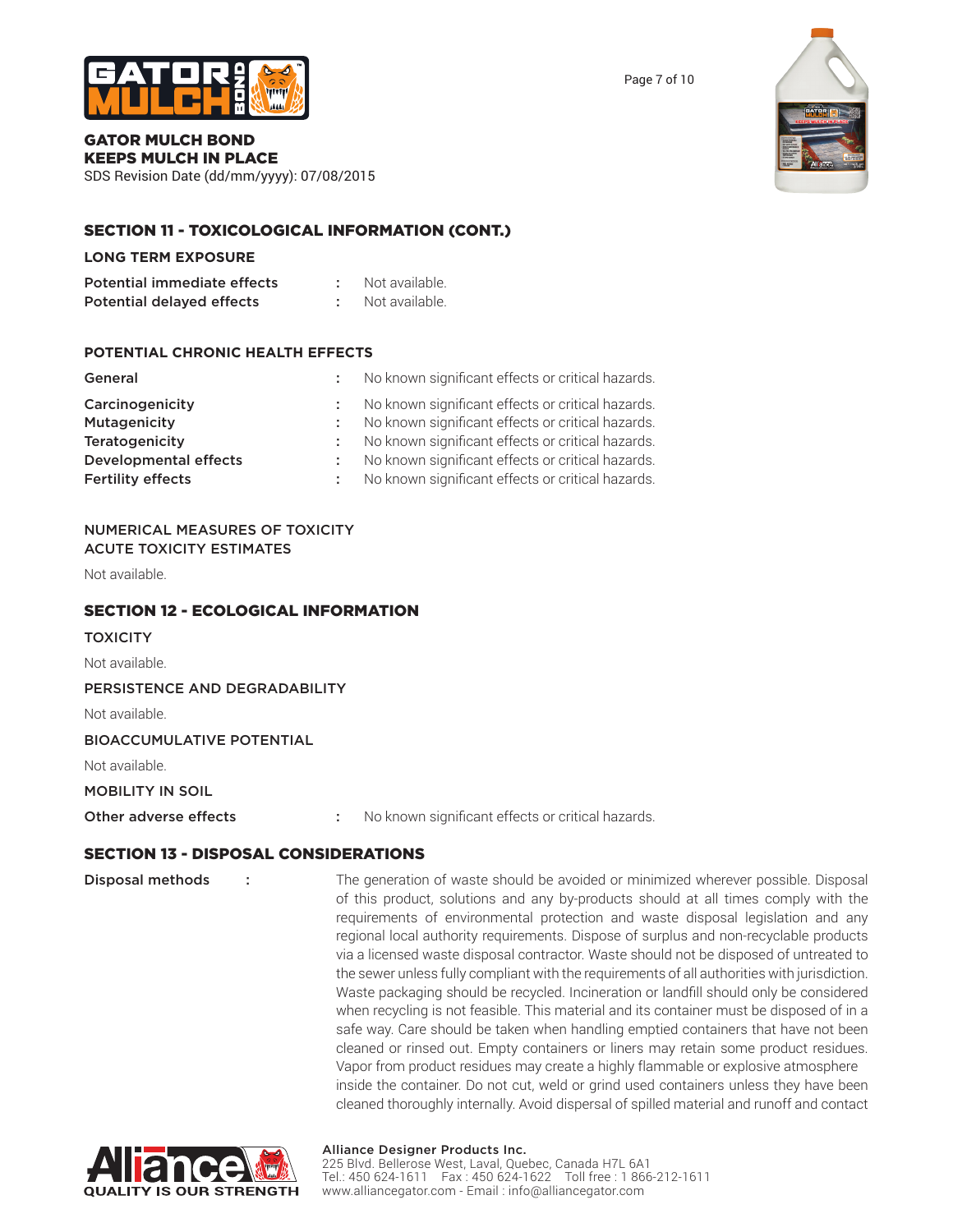

Page 8 of 10

### GATOR MULCH BOND KEEPS MULCH IN PLACE

SDS Revision Date (dd/mm/yyyy): 07/08/2015

# SECTION 13 - DISPOSAL CONSIDERATIONS (CONT.)

with soil, waterways, drains and sewers.

# SECTION 14 - TRANPORT INFORMATION

|                                                                                                                                                                      | <b>DOT Classification</b> |                | <b>TDG Classification</b>                | <b>IMDG</b>                                                                                                                                                          | <b>IATA</b>   |
|----------------------------------------------------------------------------------------------------------------------------------------------------------------------|---------------------------|----------------|------------------------------------------|----------------------------------------------------------------------------------------------------------------------------------------------------------------------|---------------|
| UN number                                                                                                                                                            | Not regulated             |                | Not regulated                            | Not regulated                                                                                                                                                        | Not regulated |
| UN proper<br>shipping name                                                                                                                                           |                           |                |                                          |                                                                                                                                                                      |               |
| <b>Transport</b><br>hazard class (es)                                                                                                                                |                           |                |                                          |                                                                                                                                                                      |               |
| Packing group                                                                                                                                                        |                           |                |                                          |                                                                                                                                                                      |               |
| Environmental<br>hazards                                                                                                                                             | No.                       |                | No.                                      | No.                                                                                                                                                                  | No.           |
| <b>Additional</b><br>information                                                                                                                                     |                           |                |                                          |                                                                                                                                                                      |               |
| Special precautions for user                                                                                                                                         | ÷                         |                |                                          | Transport within user's premises: always transport in closed containers that are<br>upright and secure. Ensure that persons transporting the product know what to do |               |
|                                                                                                                                                                      |                           |                | in the event of an accident or spillage. |                                                                                                                                                                      |               |
| Transport in bulk according<br>to Annex II of MARPOL 73/78<br>and the IBC Code                                                                                       |                           | Not available. |                                          |                                                                                                                                                                      |               |
| <b>SECTION 15 - REGULATORY INFORMATION</b>                                                                                                                           |                           |                |                                          |                                                                                                                                                                      |               |
| <b>CALIFORNIA PROP. 65</b><br>Not available.                                                                                                                         |                           |                |                                          |                                                                                                                                                                      |               |
| Ingredient name                                                                                                                                                      | Cancer                    | Reproductive   | No significant<br>risk level             | Maximum acceptable<br>dosage level                                                                                                                                   |               |
| <b>U.S. Federal regulations</b>                                                                                                                                      | ÷                         |                |                                          | TSCA 4(a) final test rules: methanesulfinic acid, hydroxy-, monosodium salt                                                                                          |               |
| United States inventory (TSCA 8b) :                                                                                                                                  |                           |                | All components are listed or exempted.   |                                                                                                                                                                      |               |
| Clean Air Act Section 112(b) Hazardous Air Pollutants (HAPs)<br>Clean Air Act Section 602 Class I Substances<br><b>Clean Air Act Section 602 Class II Substances</b> |                           |                |                                          | Not listed<br>Not listed                                                                                                                                             |               |
| <b>DEA List I Chemicals (Precursor Chemicals)</b><br><b>DEA List II Chemicals (Essential Chemicals)</b>                                                              |                           |                |                                          | Not listed<br>Not listed                                                                                                                                             |               |

SARA 302/304

### COMPOSITION/INFORMATION ON INGREDIENTS



### Alliance Designer Products Inc. 225 Blvd. Bellerose West, Laval, Quebec, Canada H7L 6A1 Tel.: 450 624-1611 Fax : 450 624-1622 Toll free : 1 866-212-1611 www.alliancegator.com - Email : info@alliancegator.com

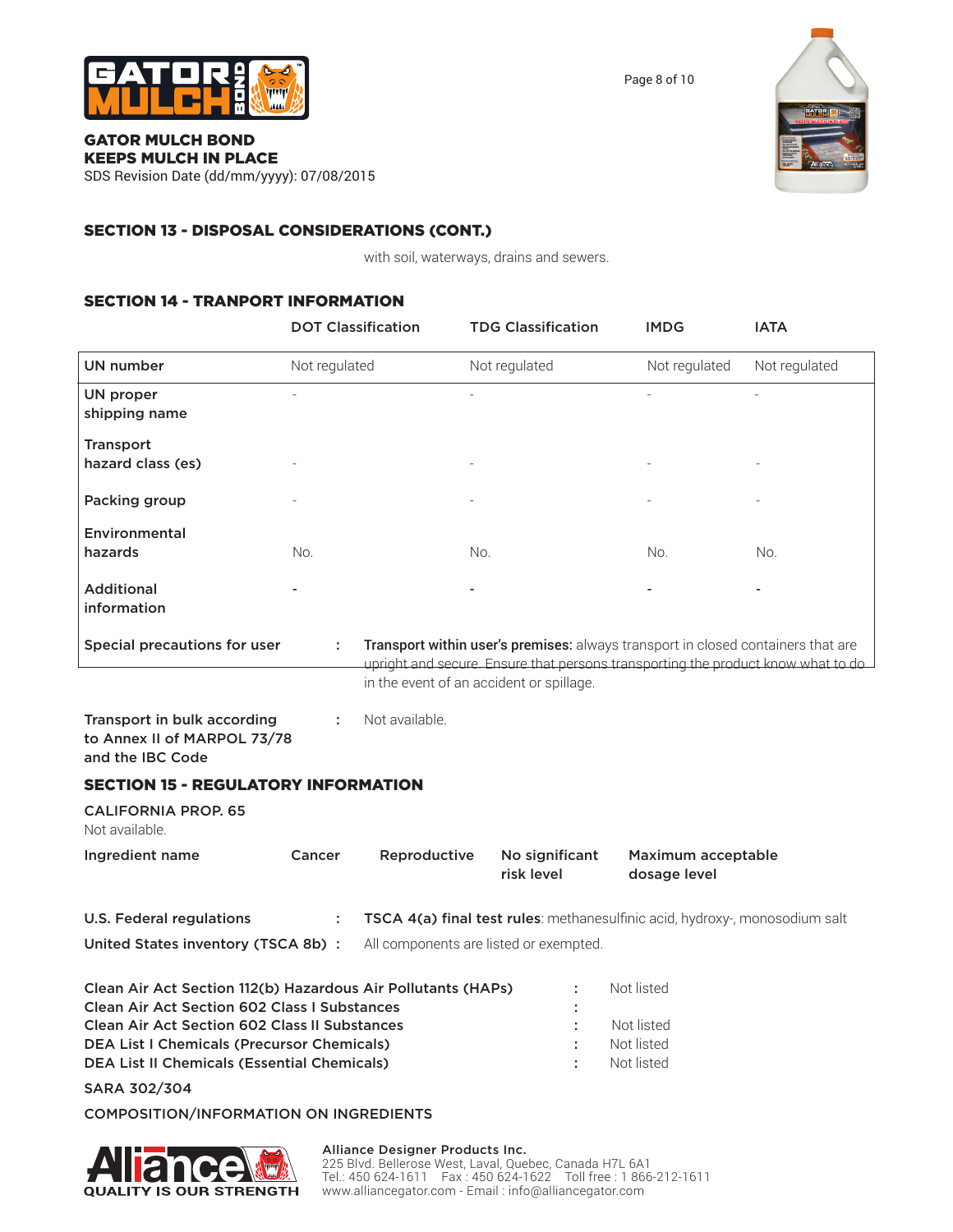

# GATOR MULCH BOND

KEEPS MULCH IN PLACE SDS Revision Date (dd/mm/yyyy): 07/08/2015

# SECTION 15 - REGULATORY INFORMATION (CONT.)

No products were found.

- SARA 304 RQ : Not applicable.
- SARA 311/312 Classification : Not applicable.

# COMPOSITION/INFORMATION ON INGREDIENTS

No products were found.

### STATE REGULATIONS

| <b>Massachusetts</b> | ÷. | None of the components are listed. |
|----------------------|----|------------------------------------|
| New York             | ÷  | None of the components are listed. |
| <b>New Jersey</b>    | ÷. | None of the components are listed. |
| Pennsylvania         | ÷  | None of the components are listed. |

### INTERNATIONAL LISTS

| NATIONAL INVENTORY |             |                                                                                         |
|--------------------|-------------|-----------------------------------------------------------------------------------------|
| Australia          | <b>COLL</b> | Not determined.                                                                         |
| Canada             |             | At least one component is not listed in DSL but all such components are listed in NDSL. |
| Europe             |             | Not determined.                                                                         |

# SECTION 16 -OTHER INFORMATION

### HAZARDOUS MATERIAL INFORMATION SYSTEM (U.S.A.)



The customer is responsible for determining the PPE code for this material.

# NATIONAL FIRE PROTECTION ASSOCIATION (U.S.A.)